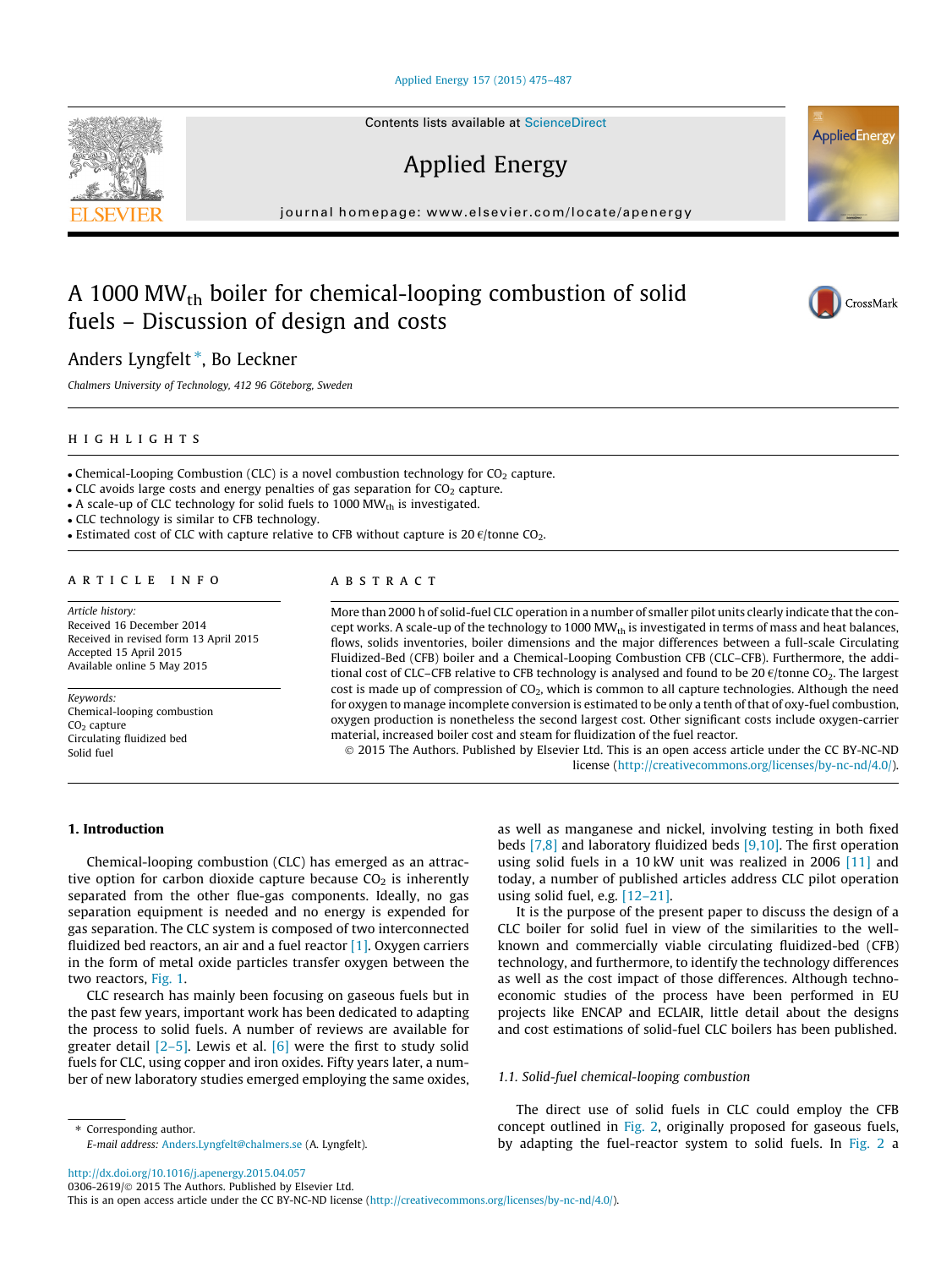<span id="page-1-0"></span>

Fig. 1. CLC principle.  $Me<sub>x</sub>O<sub>y</sub>$  is the metal oxide circulated.



Fig. 2. CFB reactor system for gas, (1) air reactor, (2) cyclone, (3) fuel reactor (4) loop seals.

non-circulating fuel reactor is depicted, but for a commercial-scale unit a circulating fuel reactor would be preferred. With solid fuels, the reaction between the char remaining after the release of the volatiles and the oxygen carrier is not direct but involves an intermediate gasification step, Fig. 3.

Both release of volatiles and char gasification have important implications for the design of the fuel reactor. Ideally, the fuel will be completely converted to  $CO<sub>2</sub>$  and  $H<sub>2</sub>O$  in the fuel reactor. In the case of solid fuels, a fully oxidized gas is normally not attained, which can be remedied by adding oxygen in a post-oxidation chamber downstream of the fuel reactor, so-called ''oxypolishing''. Fig. 4 illustrates the three likely deviations from the ideal case; (i) loss of combustible gases like  $H_2$ , CO and CH<sub>4</sub> in the gas leaving the fuel reactor; (ii) loss of char to the air reactor; and (iii) loss of char with the gas leaving the fuel reactor. The corresponding performance indicators are:

i. Oxygen demand,  $\Omega_{OD}$ , is the oxygen required to oxidize unburnt gas leaving the fuel reactor to  $CO<sub>2</sub>$  and  $H<sub>2</sub>O$  over the total oxygen needed to oxidize the gases released from the fuel in the fuel reactor.  $1-\Omega_{OD}$  is the gas conversion. The oxygen demand indicates the oxygen needed for oxy-polishing.



Fig. 4. Inadequate performance of the fuel reactor.

- ii. CO<sub>2</sub> capture,  $\eta_{CO2}$ , is the fraction of gaseous carbon leaving the fuel reactor related to the total carbon converted to gas in fuel and air reactors. Thus,  $1-\eta_{CO2}$  represents the ratio of the carbon lost as  $CO<sub>2</sub>$  from the air reactor to the total carbon in gaseous compounds leaving air and fuel reactors.
- iii. Fuel conversion,  $\eta_F$ , is used to indicate the char conversion and is defined as the ratio of carbon converted to gaseous compounds in the fuel and air reactors to total carbon added. Consequently,  $1-\eta_F$  is the fraction of total carbon added that is elutriated from the fuel reactor in the form of char.

CLC with solid fuels requires a design of the fuel reactor that differs from that of the CLC with gaseous fuels, and oxygen carriers with other properties are preferred:

- The ash, normally being part of solid fuels, reduces the lifetime of the oxygen carrier, as ash removal inevitably results in losses of oxygen carrier. Also, the ash might directly affect the oxygen carrier, indicating the need for a low-cost oxygen carrier.
- The gasification of char is a slow process, and the fuel reactor should be designed to provide sufficient residence time for solids in order to prevent char particles from reaching the air reactor.  $CO<sub>2</sub>$  produced by char burning in the air reactor is not captured and that should be avoided.
- To achieve high conversion of the volatiles, the fuel should be fed to the fuel reactor in a way that allows good contact between the bed material, i.e. the oxygen carrier, and the volatiles released.

An advantage of CLC operating with solid fuels is that most oxygen carriers, including low-cost materials, are highly reactive towards syngas. However, the syngas is released from char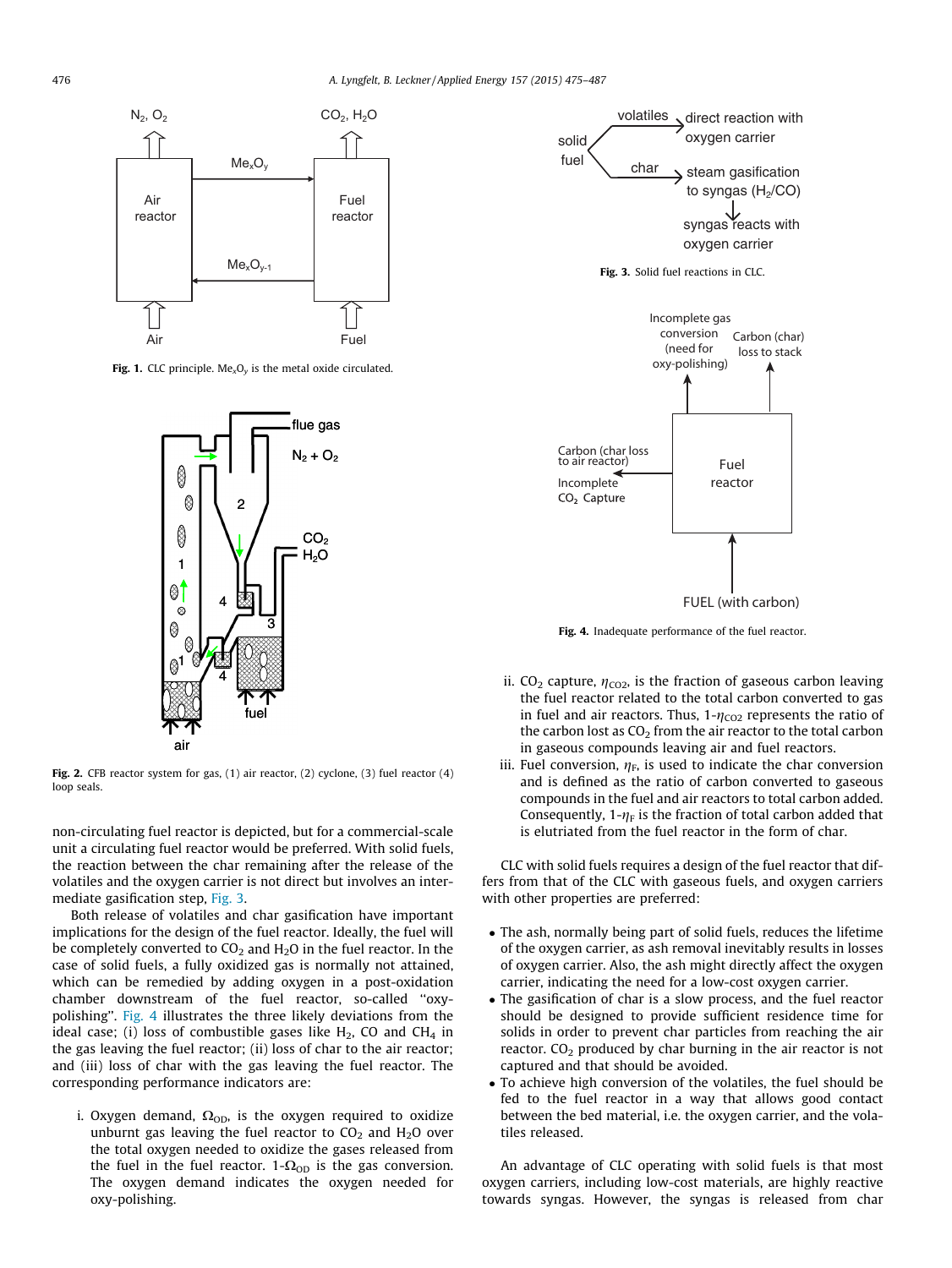<span id="page-2-0"></span>particles moving around inside the fuel reactor, in contrast to gaseous fuels which are introduced from below. Thus, some of the syngas, particularly that released in the upper regions of the fuel reactor, will have insufficient contact with the bed material. Therefore complete conversion of the gas is difficult to achieve in the fuel reactor. There are several ways to reach full conversion of the gas; in this study, it is assumed that oxy-polishing is used, which means that oxygen is introduced downstream of the fuel reactor in order to oxidize remaining unconverted gases, e.g.  $H_2$ , CO, CH<sub>4</sub>, H<sub>2</sub>S and NH<sub>3</sub>.

## 2. Operational experience

Total operational experience using solid-fuel CLC amounts to more than 2000 h in eleven units in a size range of 0.5 kW to 3 MW. With the exception of a 25 kW unit using a moving bed fuel reactor [\[22\],](#page-12-0) they all use fluidized beds. The largest are a 3 MW unit that has been operating with  $CaSO_4/CaS$  as oxygen carrier [\[23\]](#page-12-0); a 1 MW unit operated with ilmenite [\[24\]](#page-12-0); a 100 kW unit with several publications covering operation of various fuels and oxygen carriers, modelling and mass balances; and a 50 kW unit recently taken into operation [\[25\]](#page-12-0). The 1 and 3 MW units have both demonstrated autothermal operation. Most of the operation in the pilots involves low-cost iron oxide and ilmenite [\[2,26\]](#page-12-0). The operational experience shows that the process works well, but that full conversion of the fuel to  $CO<sub>2</sub>$  and  $H<sub>2</sub>O$  in the fuel reactor is normally not attained.

For example, the 100 kW pilot at Chalmers University shows a gas conversion of up to 84% with pulverized coal and ilmenite and considerably higher conversion of up to 95% for low-volatile fuels like wood char [\[20,27\]](#page-12-0). The latter illustrates that the conversion of syngas generated from char is high but that the conversion of volatiles is less efficient. Operating this unit has also shown that the overall gas conversion may be significantly improved by adding manganese ore  $[27]$ . The CO<sub>2</sub> capture in the 100 kW unit, using pulverized coal, was typically around 98%. Thus, partly thanks to a carbon stripper, little char was lost to the air reactor. On the other hand, the fuel reactor experienced a large loss of char with the exiting gases, but as discussed in the section on performance below, this result should have little relevance for larger scale operations.

#### 3. Tentative design of a CLC–CFB plant

A CLC power plant using solid fuel would have significant similarities to a CFB power plant, a commercially viable technology for sizes up to 600 MWe. The air reactor could be set up as a CFB boiler, with some notable differences, such as higher solids circulation and smaller gas flow as the oxygen is consumed and no combustion products are released. The gas flow through the fuel reactor is made up by the combustion products  $CO<sub>2</sub>$  and  $H<sub>2</sub>O$ , typically 20–25% of the total gas flow, and some extra gas added for fluidization. Because the gas flow in the fuel reactor is much smaller than the gas flow in the air reactor, the fuel reactor could be considerably smaller than the air reactor. In addition, the fuel reactor would have to be adiabatic.

In the EU ENCAP project, a first design of a 455 MW<sub>e</sub> CLC power plant for solid fuel was made. A comparison to a similar fluidized bed combustion power plant indicated a very low efficiency penalty, <3%, as well as a very low  $CO<sub>2</sub>$  capture cost, 10  $\epsilon$ /tonne of  $CO<sub>2</sub>$ , [\[28\]](#page-12-0). The major additional cost was associated with the  $CO<sub>2</sub>$ compression. However, little detail has been published to make these results available.

Below, a tentative design will be presented to highlight the differences and similarities to conventional large-scale CFB boilers. The basis for the design proposed is  $1000 \text{ MW}_{\text{th}}$ , corresponding to around 400 MWe. Whenever possible and reasonable the design similar to existing and known technology, without any pretence that such an approach would always be optimal. Most likely, a fully optimized design would diverge more from the design features of commercial CFBs.

#### 3.1. Fuel properties in relation to CLC

If related to the heating value, the stoichiometric air needed for combustion is similar for different coals. Table 1 shows the ratio  $(H<sub>i</sub>/L<sub>0</sub>)$  of the lower heating value to stoichiometric air demand for 19 coals, the volatile contents of which vary between 5% and 40%. The average of the ratio is 3.8 MJ/ $m_n^3$  and the standard deviation is 0.018. The solid fuels in the table are normalized at a moisture content of 4%. An increase in moisture content to 12% lowers the ratio by 0.029. As shown in the table, many other gaseous and liquid hydrocarbon fuels have similar ratios, whereas the ratio is quite different for CO and  $H<sub>2</sub>$ . This ratio is important not only for the calculation of the air needed for a given power, but also for the calculation of the heat balance in the fuel reactor, which will be highlighted in a following section.

Coal 602 with an  $H_i/L_0$  ratio of 3.77 MJ/ $m_n^3$  is selected for the present calculations. Its composition is given in Table 2.

#### 3.2. Fluidizing velocities and circulation

A fundamental condition for the design is an adequate solids circulation between the air and fuel reactor. Too low a circulation will lead to a high temperature difference between the air and fuel reactor, i.e. a low temperature in the fuel reactor that will slow down the char gasification, thus lowering fuel conversion and  $CO<sub>2</sub>$  capture. The heat balance in Section [3.5](#page-5-0) gives the circulation 5.3 tonne/s, which corresponds to 25.5 kg/m<sup>2</sup>,s. Normally, the circulation in large circulating fluidized beds is, if known, not published, but there are some data in the literature. According to Yue et al. [\[30\],](#page-12-0) the circulations measured in large CFB boilers are around  $6-10$  kg/m<sup>2</sup>,s at fluidizing velocities in the range  $5-6$  m/s. These

| Table 2 |  |  |
|---------|--|--|
|         |  |  |

| Composition of coal 602 in% as received. |  |  |  |  |
|------------------------------------------|--|--|--|--|
|                                          |  |  |  |  |

| nisture |   |      |                          | N              | . .        |      |
|---------|---|------|--------------------------|----------------|------------|------|
| 4.00    | c | 2.70 | $\overline{1}$<br>ᅮ. / ㄴ | $E^+$<br>1.J I | ດລ<br>1.83 | ง.วช |

Table 1

| Lower heating value ( $H_i$ ) over stoichiometric air demand ( $L_0$ ) for normal conditions. Coal data from [29]. |  |  |  |  |  |
|--------------------------------------------------------------------------------------------------------------------|--|--|--|--|--|
|--------------------------------------------------------------------------------------------------------------------|--|--|--|--|--|

| Fuel            | $M$ [/m <sub>n</sub> <sup>3</sup> | Fuel            | $M$ $/mn3$ | Fuel            | $M$ [/m <sub>n</sub> <sup>3</sup> | Fuel           | $MJ/m_n^3$ |
|-----------------|-----------------------------------|-----------------|------------|-----------------|-----------------------------------|----------------|------------|
| <b>Coal 101</b> | 3.83                              | Coal 302H       | 3.78       | <b>Coal 701</b> | 3.76                              | Petrol         | 3.76       |
| Coal 102        | 3.80                              | Coal 303H       | 3.80       | Coal 702        | 3.78                              | Fuel oil       | 3.77       |
| Coal 201        | 3.82                              | Coal 401        | 3.79       | Coal 802        | 3.80                              | Methane        | 3.70       |
| Coal 202        | 3.82                              | <b>Coal 501</b> | 3.78       | Coal 902        | 3.79                              | Propane        | 3.77       |
| Coal 204        | 3.80                              | <b>Coal 502</b> | 3.82       | Wood            | 3.71                              | CO.            | 5.23       |
| Coal 301a       | 3.80                              | Coal 601        | 3.78       | Peat            | 3.59                              | H <sub>2</sub> | 4.45       |
| Coal 301b       | 3.80                              | <b>Coal 602</b> | 3.77       | Lignite         | 3.74                              |                | 3.78       |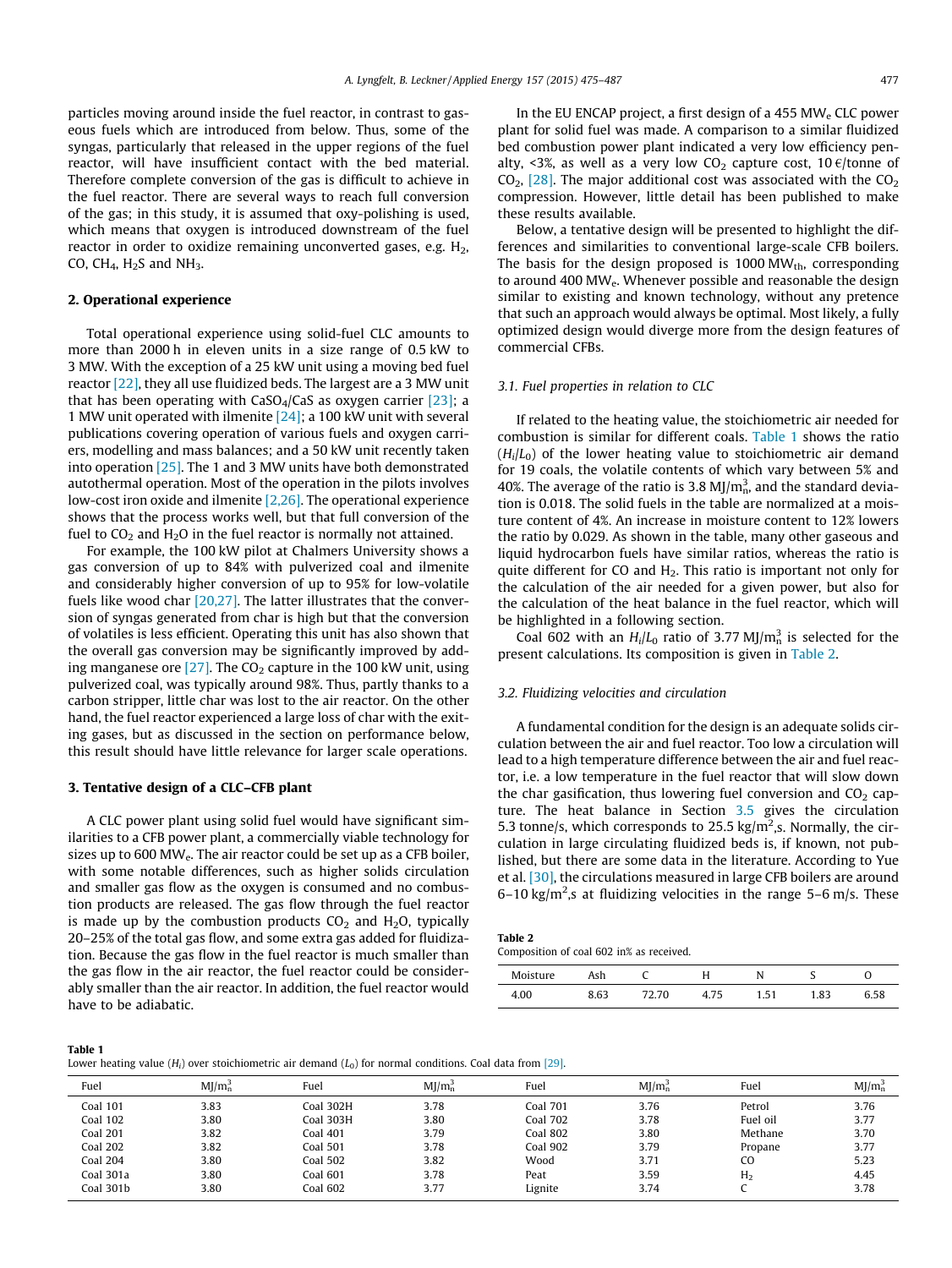<span id="page-3-0"></span>numbers differ from those reported by Wu et al. [\[31\],](#page-12-0) where the circulation in a 300 MW<sub>e</sub> CFB boiler operated at 5.4 m/s is 42 kg/m<sup>2</sup>,s. The circulation chosen for CLC–CFB is approximately an average of these two values from the literature. However, to adopt a conservative approach, we assume that the values in the lower range are the most relevant and that we, compared to a reference CFB, need to increase the circulation by a factor of four. There are several alternatives to attain the circulation needed:

- (1) The use of a separate, dedicated riser to move particles to the fuel reactor.
- (2) A higher velocity, i.e. a smaller cross-section of the air reactor.
- (3) A lower height air reactor.
- (4) Smaller particles.

The first alternative, a separate riser, is always a solution and has the advantage of decoupling the fluidization of the air reactor and the global circulation. However, it would add some complexity and cost to the boiler system and other solutions will most likely work as well.

In the second alternative, the relationship between gas velocity and circulation is quite complex. In order to raise the circulation by a factor of four, an increase in velocity by approximately 30% is assumed, whereas a rise circulation by a factor of two would require an increase in velocity by 15%. These results are based on measurements in a 12  $MW_{th}$  CFB in which variations of mass circulation by 1–2 orders of magnitude has been achieved by changes in gas velocity, using three particle sizes [\[32\].](#page-12-0) Similar results were obtained in a cold-flow model simulating CLC  $[33]$ . However, in the present study we choose not to use increased velocity to reach higher circulation because of the risk for erosion of the heat-transfer wall materials. For the CLC design, there is good reason not to significantly deviate from the practice of commercial CFB boilers in this case.

An important feature of an air reactor in comparison to a CFB is the absence of combustible gases and char that need to be well mixed with the combustion air and gain sufficient residence time to become fully converted. Consequently, there is no need for a certain gas residence time and there is no need for, or advantage of, a high reactor. Moreover, as discussed below, the air reactor requires less cooling surface than the CFB boiler. As internal panel walls or external fluidized heat exchangers can be used to increase heat extraction, there is no need for a high reactor to accomplish the heat transfer. Thus, the minimum height of the air reactor is instead determined by the height of the cyclones and ducts feeding the oxygen carrier to the fuel reactor.

The effect of the reduced height on the circulation of solids is given by the decay constant, describing the exponential decay in solids concentration with height. Measurements in a  $12 MW_{th}$ CFB yielded the decay constant  $K = 0.23/(u-u_t)$ , where u is the fluidization velocity and  $u_t$  the terminal velocity, [\[32\].](#page-12-0) With u-u<sub>t</sub> in the range of 4–5 m/s, the decay constant becomes around 0.05. Consequently a decrease in air-reactor height of 15 m, as proposed in the design below, doubles the circulation, assuming the data from the 12 MW boiler can be used. The height of the air reactor might be further reduced depending on the design and placing of the cyclone, loop-seal and ducts. It is concluded that a reduced air reactor height is an effective measure to increase the circulation of solids.

The fourth option by which the solids circulation may be increased is particle size. As there is no straightforward simple relationship between particle size and circulation, we use data from a 12 MW<sub>th</sub> CFB  $[32]$  indicating that a doubling of the circulation may be attained by lowering the particle diameter by 10%.

Furthermore, the higher density of an ilmenite oxygen carrier, 3800 kg/m<sup>3</sup>, compared to a normal bed material in CFB, 2600 kg/m<sup>3</sup>,

motivates an additional lowering of size. A size reduction of 11% compensates for this increase in density, in the sense that it will keep the Archimedes number constant. In total, a size reduction of 20% is then anticipated. Oxygen carrier materials normally investigated in CLC pilots, 100-200 µm, are somewhat smaller than the particle sizes used in CFBs, 150-300 µm.

In a normal CFB the circulation is also affected by a tapered bottom part as well as the split between primary and secondary air addition. In the CLC–CFB case the situation is different because the oxygen in the air does not react with char or volatile gases but with the bed material. To maximize the contact between air and oxygen carrier, a flat bottom bed and no secondary air would be best in the CLC–CFB case. These two differences have opposite effects on the circulation, and it is assumed that the net effect is small.

The terminal velocity becomes 5% lower because the viscosity of air is 7% higher at the higher temperature chosen,  $1020$  °C. However, the effect on circulation is minor, with an estimated increase of around 10%.

In conclusion, we assume that lowering the height of the air reactor in combination with some decrease in particle size is sufficient to increase the circulation by a factor of four.

## 3.3. Boiler dimensions and flows

The CFB reference is a 1000 MW $_{\text{th}}$  plant with the same cross-section per MW and the same height as the Lagisza 460 MW<sub>e</sub> plant; otherwise, the plant is a conventional CFB and equipped with six cyclones. The reference plant has the following dimensions:

• Cross-section (Depth  $\times$  Width): 11  $\times$  25.5 = 280 m<sup>2</sup>, height: 48 m.

Based on the  $H_i/L_0$  ratio and fuel composition, air and flue gas flows as well as the fluidizing velocity have been calculated for the reference CFB, Table 3. The table shows the assumptions and flows calculated for the reference plant leading to a gas velocity of 5.4 m/s.

The total gas flow in the CLC–CFB plant includes extra gas for fluidization of the fuel reactor, as well as for the fluidization of the loop seals connecting the reactors. On the other hand, it is assumed that the air flow may be reduced by the lower air ratio as compared to a conventional CFB. As a result, the normalized gas flow is 5% smaller in the CLC–CFB case despite the added fluidization flow in the fuel reactor, whereas the actual volume flow of gas in the air and fuel reactors together is 7% higher because of the lower gas density resulting from higher temperature. The flows for the CLC–CFB are provided in [Table 4,](#page-4-0) including additional assumptions for air ratio and the flow used to fluidize the fuel reactor (FR). The temperatures were chosen based on the positive experimental experiences at these temperatures.

[Table 5](#page-4-0) shows the dimensions and velocities assumed for the reference and CLC–CFB cases. As mentioned, the gas velocities in the fuel and air reactors are chosen to be approximately similar to those of the reference case. [Fig. 5](#page-4-0) shows these dimensions including a comparison to the reference case. The top sections of the two air reactors are 13 m below the top of the fuel reactor,

Table 3 Estimated gas flows, reference CFB.

| Air ratio                              | 1.2  |
|----------------------------------------|------|
| Fuel moisture, %                       | 4    |
| $H_i/L_0$ , MJ/m <sub>2</sub>          | 3.77 |
| Air flow, $m_n^3/s$                    | 318  |
| Flue gas flow (wet), $m_n^3/s$         | 367  |
| Flue gas flow at 850 °C (wet), $m^3/s$ | 1510 |
| Fluidization velocity, m/s             | 5.4  |
|                                        |      |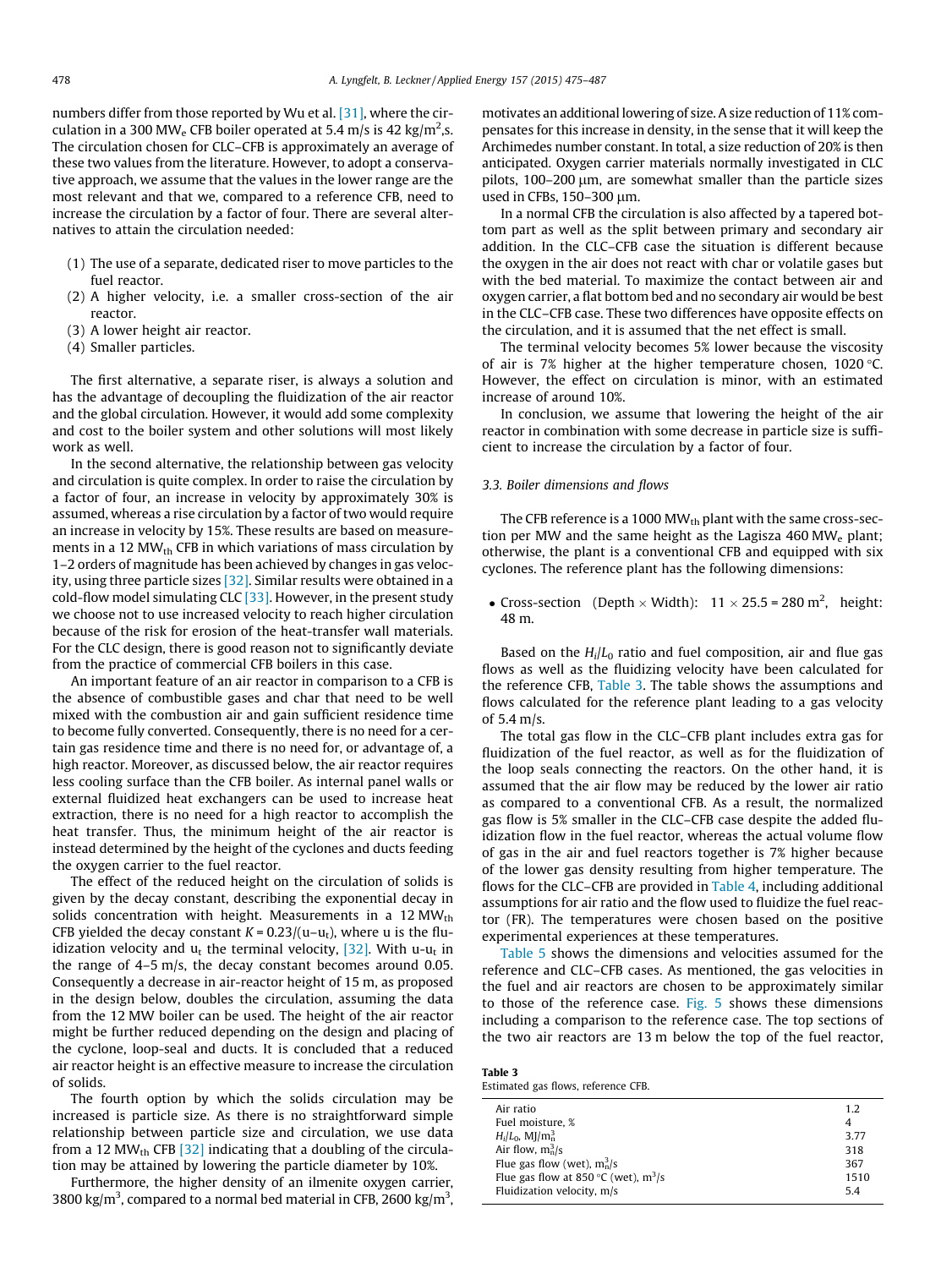<span id="page-4-0"></span>Table 4

| Air ratio                                             | 1.1  |
|-------------------------------------------------------|------|
| Air flow, $m_n^3/s$                                   | 292  |
| Flow AR net, $m_n^3/s$                                | 236  |
| $CO2$ flow from fuel, $m_n^3/s$                       | 48   |
| $H_2O$ (moisture and combustion) from fuel, $m_n^3/s$ | 20   |
| Fluidization gas FR, $m_n^3$ /s                       | 20   |
| Total FR, $m_n^3$ /s                                  | 88   |
| Total FR and AR, $m_n^3/s$                            | 324  |
| Net flow AR at 1020 °C, $\rm m^3/s$                   | 1118 |
| Flow FR at 970 °C, $m^3/s$                            | 400  |
| Total flow at 1020/970 °C, $\text{m}^3\text{/s}$      | 1518 |
|                                                       |      |

and the bottom is 2 m higher, meaning that the difference in height is 15 m in total.

Table 5 shows the wall areas including roof and floor. In addition, there may be wing walls and other internal walls designed to yield the desired temperature of operation. The wall area of the air reactor includes the walls shared with the fuel reactor, which are cooled on the air-reactor side but insulated on the fuel-reactor side. The total wall area of the two air-reactor units is 24% smaller than the corresponding surface in the reference case. However, the higher temperature in the air reactor significantly increases the heat transfer, which means that the CLC unit needs less cooling surface area, which is discussed in a later section.

## Table 5

Dimensions of CFB and CLC–CFB.

|                    | $D \times W$    | Cross-section, $m^2$ | Gas velocity, m/s | Outer wall area <sup>a</sup> , $m2$ | Inner wall area, $m2$    |
|--------------------|-----------------|----------------------|-------------------|-------------------------------------|--------------------------|
| Reference          | $1 \times 25.5$ | 280                  | 5.4               | 4227                                | $\overline{\phantom{0}}$ |
| Fuel reactor       | $1 \times 7$    | 77                   | 5.2               | 1112                                | 770                      |
| Air reactor        | $1 \times 18$   | 198                  | 5.6               | 2426                                | 770                      |
| Fuel + Air reactor | $1 \times 25$   | 275                  | $\qquad \qquad$   | 3538                                | 1540                     |

<sup>a</sup> Including roof and floor.



Fig. 5. Top, side and front view of reference CFB (top) and CLC–CFB (bottom).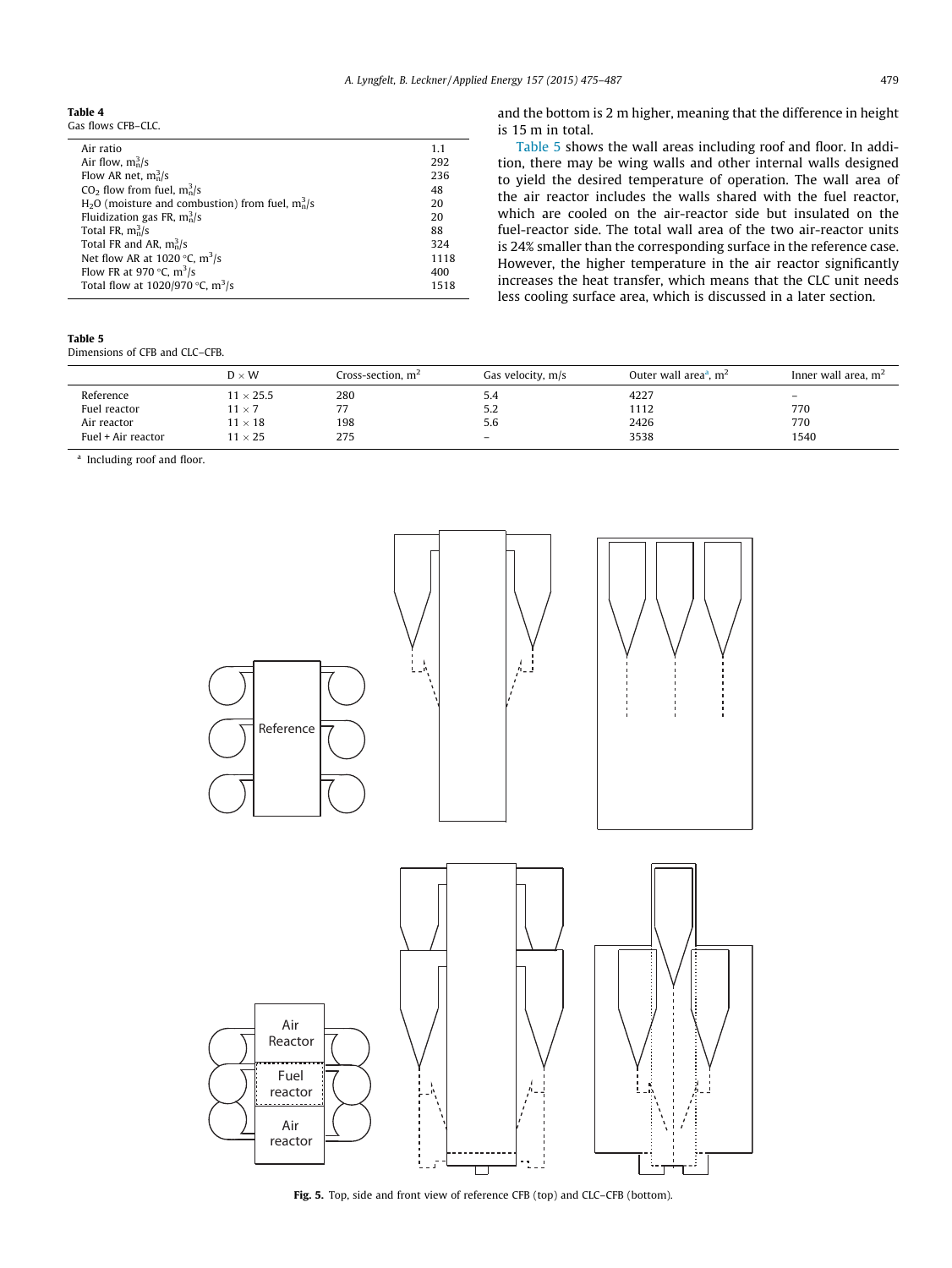<span id="page-5-0"></span>The wall areas of the fuel reactor can be separated into internal walls, i.e. the walls common to the air reactor, and external walls:

- Internal walls, shared with the air reactor:  $770 \text{ m}^2$ .
- External walls, including roof and floor:  $1112 \text{ m}^2$ .

Both internal and external walls of the fuel reactor are insulated to avoid heat losses. Likewise, the two cyclones of the fuel reactor cannot be cooled and need to be insulated. Assuming an inner diameter of 6 m and a height of 15 m, the two cyclones comprise a total area of 450 m $^2$ . The total area of ducts leading from and into the fuel reactor is assumed to be 635 m<sup>2</sup>, and an important part of this area belongs to the two tall downcomers from the cyclones of the fuel reactor.

## 3.4. Solids inventories, bed heights and pressure drops

The fuel reactor of the 100 kW Chalmers' pilot has been operated with pressure drops of 14–23 kPa corresponding to 250–400 kg/MW<sub>th</sub> [\[34\].](#page-12-0) A solids inventory of the fuel reactor of 500 tonnes is assumed, i.e. 500 kg/MWth. In the case of the air reactor, calculations indicate a minimum solids inventory of 50–100 kg/MW<sub>th</sub> [\[35\]](#page-12-0). A solids inventory of 250 tonnes in the air reactor is assumed. Table 6 shows pressure drops and the defluidized bed heights.

#### 3.5. Heat balance and material flows

A convenient way of evaluating the heat balance is to compare the heat produced from the reaction of fuel and oxygen carrier for a given amount of oxygen. The heat of reaction per mole of oxygen for different fuels can be calculated based on the ratio of the heat of reaction to the stoichiometric air, cf. [Table 1](#page-2-0). Examples of reaction enthalpies for some fuels per mole of oxygen, as well as for some oxygen carriers, are provided in Table 7. It may be observed that the reaction enthalpies of the oxygen carriers are somewhat higher than those of coal. For ilmenite,  $FeTiO<sub>3</sub>$ , it is known that phase separation may occur, leading to the formation of  $Fe<sub>2</sub>O<sub>3</sub>$ , which should result in a higher reaction enthalpy. A measurement of the reaction enthalpy of ilmenite after 81 h of operation yielded a reaction enthalpy between that of iron oxide and  $F$ eTiO<sub>3</sub> [\[36\].](#page-12-0) This value, i.e.  $-468$  kg/mole, means that for a thermal power of 1000 MW, the heat produced in the air reactor is 1156 MW (cf. the ratio to coal in Table 7) and that the endothermic heat of reaction in the fuel reactor is  $-156$  MW.

#### Table 6

Solids inventories of air and fuel reactors.

|                       | Fuel reactor | Air reactor |
|-----------------------|--------------|-------------|
| Inventory, tonnes     | 500          | 250         |
| Pressure drop, kPa    | 64           | 16          |
| Settled bed height, m | 3.1          | 0.8         |

#### Table 7

Heat of reaction for oxidation of oxygen carriers and fuels.

| Reaction                                                            | $\Delta H$ , kJ/mole (O <sub>2</sub> ) | Ratio to coal |
|---------------------------------------------------------------------|----------------------------------------|---------------|
| $0_2 + \frac{1}{2}CH_4 \rightarrow \frac{1}{2}CO_2 + H_2O$          | $-401.7$                               |               |
| $0_2 + 2CO \rightarrow 2CO_2$                                       | $-562.8$                               |               |
| $0_2 + 2H_2 \rightarrow 2H_2O$                                      | $-498.5$                               |               |
| $02 + C \rightarrow CO2$                                            | $-403.3$                               |               |
| $O_2$ + coal $\rightarrow$ xCO <sub>2</sub> + yH <sub>2</sub> O     | $-405.1$                               | 1             |
| $Q_2$ + 4Fe <sub>3</sub> $Q_4$ $\rightarrow$ 6Fe <sub>2</sub> $Q_3$ | $-479$                                 | 1.182         |
| $Q_2 + 4FeTiQ_3 \rightarrow 2Fe_2TiQ_5 + 2TiQ_2$                    | $-445$                                 | 1.098         |
| $02$ + ilmenite (from [36])                                         | -468                                   | 1.156         |
| $Q_2$ + 6MnO $\rightarrow$ 2Mn <sub>3</sub> O <sub>4</sub>          | $-449$                                 | 1.108         |

Furthermore, energy is used to heat the gas flows and the fuel entering the fuel reactor to the temperature of the fuel reactor. It is estimated that the heating of coal needs 58 MW and the heating of fluidizing gas needs 27 MW.

In addition, the heat loss from the external walls and ducts is assumed to be 1.0 MW and the loss through the internal walls is 0.4 MW. Table 8 shows the heat balance of the fuel reactor. Total heat lost in the fuel reactor is 242 MW. Assuming a temperature difference between the air and fuel reactor of 50 K and a specific heat of the ilmenite of 919.5 J/kg,K yields a required circulation flow of 5.3 tonnes/s. This value was used in the previous section on velocities and circulation. With the inventories given, this circulation flow corresponds to residence times of 95 and 47 s in the fuel and air reactors. Moreover, with a total oxygen transfer of 78.5 kg/s,  $\Delta \omega$ , the mass-based conversion of the oxygen carrier, is 1.5%, a reasonable value as the oxygen transfer capacity of ilmenite is well above this other figure.

The heat balance assumes full conversion in the fuel reactor. The effect of incomplete conversion can be estimated by comparing the reactions in Table 7. Incomplete conversion would not alter the rate of fuel addition, because gas or char not converted in the fuel reactor is either converted in the air reactor or in an oxygen polishing step downstream of the fuel reactor. Thus, the thermal power is not affected by incomplete conversion in the fuel reactor. Table 9 shows the effect on the heat balance, given the assumptions that 10% of the carbon added leaves the fuel reactor as char, i.e. carbon,  $6\%$  as CO,  $3\%$  as CH<sub>4</sub> and that the hydrogen flow equals the CO flow. Here, the unconverted gas composition assumed would correspond to an oxygen demand of approximately 10%. Unconverted CO and  $H_2$  will have a negative effect on the heat balance, because the reaction with the oxygen carrier is exothermic. For the assumed gas composition this effect is compensated for by unconverted CH4 as this avoids the endothermic reaction with the oxygen carrier. Unconverted char will have a similar positive effect on the heat balance. The overall effect in this example is a small reduction of the heat loss in fuel reactor, i.e. from 242 MW to 228 MW. Therefore, it can be concluded that incomplete conversion would only have a minor effect on the heat balance of the fuel reactor.

# 3.6. Bed pressure drop in AR and fluidization of FR with steam and hot  $CO<sub>2</sub>$

The pressure drop in the AR is 16 kPa, Table 6, which is assumed to cause an added pressure drop for the air fan of 10 kPa compared

#### Table 8 Heat balance fuel reactor.

|                          | Heat, MW |
|--------------------------|----------|
| Reaction                 | $-156$   |
| Heating coal             | $-58$    |
| Heating fluidizing steam | $-27$    |
| Loss external walls      | $-1.0$   |
| Loss internal walls      | $-0.4$   |
| Total                    | $-242$   |

# Table 9

Effect of incomplete conversion.

|                | Heat, MW |
|----------------|----------|
| Carbon         | 13.6     |
| C <sub>O</sub> | $-6.0$   |
| H <sub>2</sub> | $-1.9$   |
| $\rm CH_4$     | 8.4      |
| Sum            | 14.1     |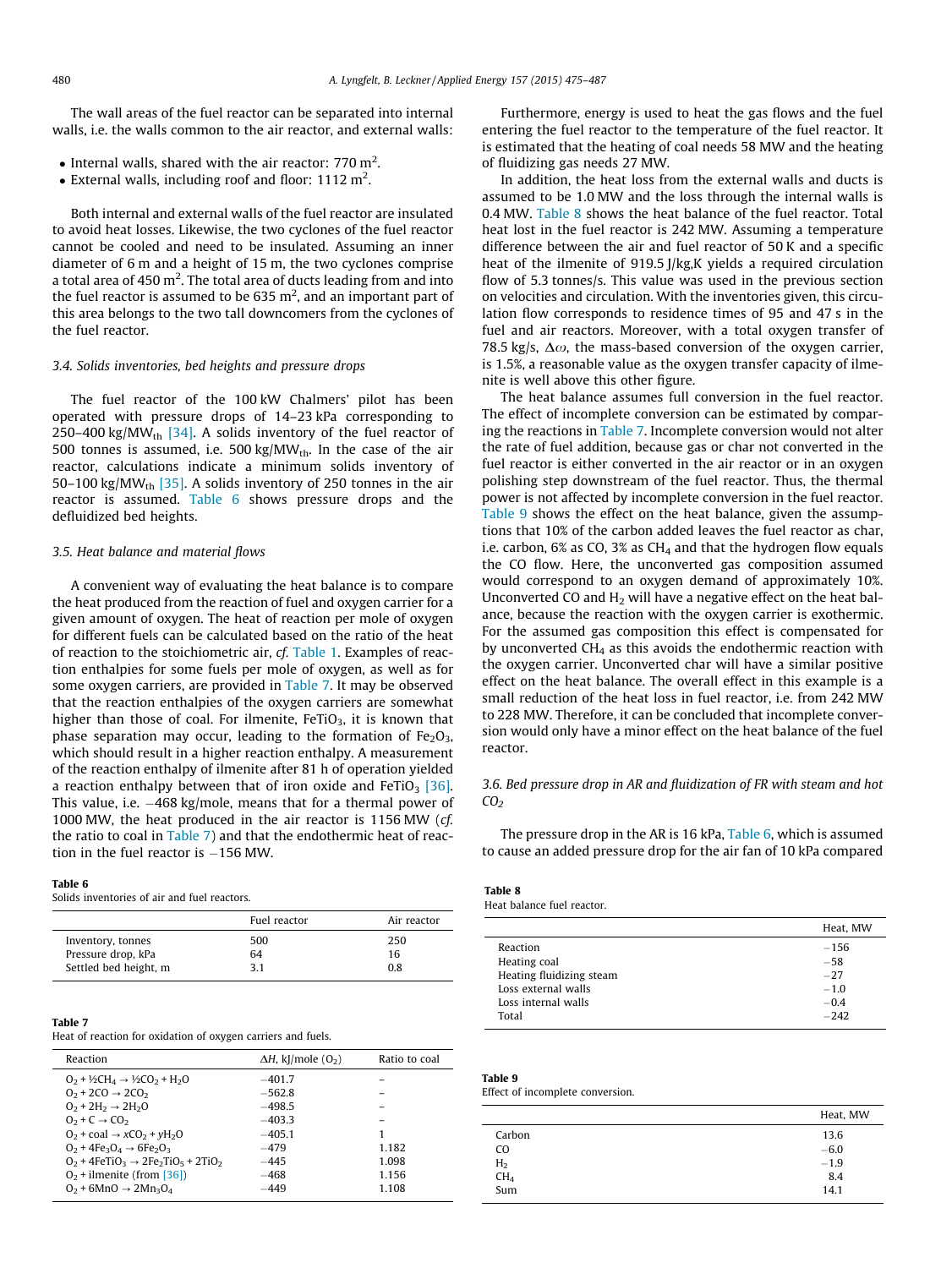to the pressure drop of the primary air of the reference plant. The secondary air in the reference plant will be added through the bottom bed air-nozzles in the CLC–CFB case which is assumed to give an additional pressure drop of 20 kPa. With a ratio of secondary to primary air of unity, this totally adds up to an additional compression work of approximately 4.6 MWe. However, the major part of the electric energy enters the air reactor as sensible heat, and this heat produces an additional 1.8 MW of electricity. Thus, the efficiency penalty for the added pressure drop is somewhat below 0.3%.

For the assessment of the effect of the fluidization of the fuel reactor it is assumed that 1.5 bar steam is used, which is produced by bled steam taken at 2 bar. If only steam were used for fluidization of the fuel reactor, the resulting efficiency penalty would be approximately 0.8%. It is clear that steam for fluidization is critical to the performance and should be minimized as far as possible.

From an efficiency point of view, fluidization with recycled  $CO<sub>2</sub>$ is preferred.  $CO<sub>2</sub>$ , however, is a poor gasification agent. A better option would be to recycle "hot  $CO<sub>2</sub>$ ", i.e. flue gas withdrawn before condensation containing both  $CO<sub>2</sub>$  and  $H<sub>2</sub>O$ . The efficiency penalty for using ''hot CO2'' is smaller, estimated at below 0.2%.

In this work, 50% hot  $CO<sub>2</sub>$  and 50% steam were chosen, which yields a penalty of 0.5% and a steam fraction in the flue gas of 39%. A notable difference between the gasification in a CLC unit and normal gasification is that the steam is not consumed because the hydrogen formed is rapidly re-oxidized to steam. Similarly, the hydrogen in the volatiles also forms steam which becomes available for the gasification.

The above gives a total energy penalty for fluidization of the air and fuel reactors of approximately 0.8%, which is estimated to yield a CO<sub>2</sub> avoidance cost of approximately 0.8  $\epsilon$ /tonne CO<sub>2</sub>.

#### 3.7. Fuel reactor connections and design

Normally, the flow of solids from the cyclones is returned above the bottom bed. In the case of CLC, feeding the material from the cyclone of the fuel reactor low down into the bed is motivated by a desire to reach a high conversion of char, as one important purpose of the cyclone is to separate unconverted char and return it to the fuel reactor. Furthermore, feeding fuel into this return flow would help to introduce the fuel into the fuel reactor. A consequence of returning the material in the bottom bed is that there is a high particle column in the standpipe of the downcomer from the cyclone. To avoid production of gas that might disturb the cyclone operation, the loop seal should be fluidized by  $CO<sub>2</sub>$ .

As noted in [Table 4](#page-4-0), the major gas flow in the fuel reactor comes from the oxidation of gases formed by the fuel through devolatilization and gasification. The remaining part of the gas flow is the gas necessary to assure that the bed is properly fluidized over the entire cross-section. This flow is 20  $\mathrm{m}_\mathrm{n}^3/\mathrm{s}$  or 23% of the total gas flow in the fuel reactor, corresponding to a fluidizing velocity of around 1 m/s in the lowermost part of the bed.

In order to avoid a local plume of volatiles where fuel is added without having to resort to a large number of fuel entries, a device for distributing volatiles is used. The principle of such a ''volatiles distributor" is described in a patent application [\[37\].](#page-12-0) It is based on the fact that a box immersed in a fluidized bed with the opening downward would become empty, which means the bed surface would follow the lower edge of the box. If such a box had any openings, the bed surface would rise to the level of the openings. In short, the volatiles distributor can be described as an elongated box with the opening downward and holes on the sides. If this distributor is immersed in a fluidized bed, the bed material would form a bed surface at the level of the holes. Above this surface, gas can flow freely and gas injected into this distributor would leave the distributor via the holes. The fuel should be added in such a way that the volatiles are released in a gas volume connected to the distributor. Furthermore, the volatiles distributor would have a number of ''arms'' to assure a good distribution of volatiles across the cross-section.

A possible lay-out of such a volatiles distributor and its placement at the bottom part of the fuel reactor is provided in Figs. 6a–6c. The detailed design would need to be optimized, using experimental data from cold-flow testing in combination with fluid-dynamic modelling, as well as cost analysis. Considering the conditions in the fuel reactor, such a construction would likely have a limited lifetime, making regular replacements necessary. Nevertheless, the volatiles distributor is worthwhile, considering the importance of good contact between the reacting gas and oxygen carrier to achieve high gas conversion with the aim of minimizing oxygen production for polishing.

Figs. 6a and 6b shows how the material is returned from the cyclone of the fuel reactor, and how the fuel is added to the freeboard on the downstream side of the loop seal. Fuel added follows the flow of solids coming from the cyclone of the fuel-reactor. The material coming from each downcomer is divided into two flows. The freeboard where the fuel is added, Figs. 6a and 6b, is extended to form a channel which goes all along the external wall of the fuel reactor. This channel connects to the arms of the volatiles distributor and could be used for additional fuel entries. Determination of



Fig. 6a. Side view of the right-hand half of the fuel reactor showing volatiles distributor and solids return. Arrows indicate movement of bed material.



Fig. 6b. Top view of the right-hand half of the fuel reactor, showing volatiles distributor and solids return.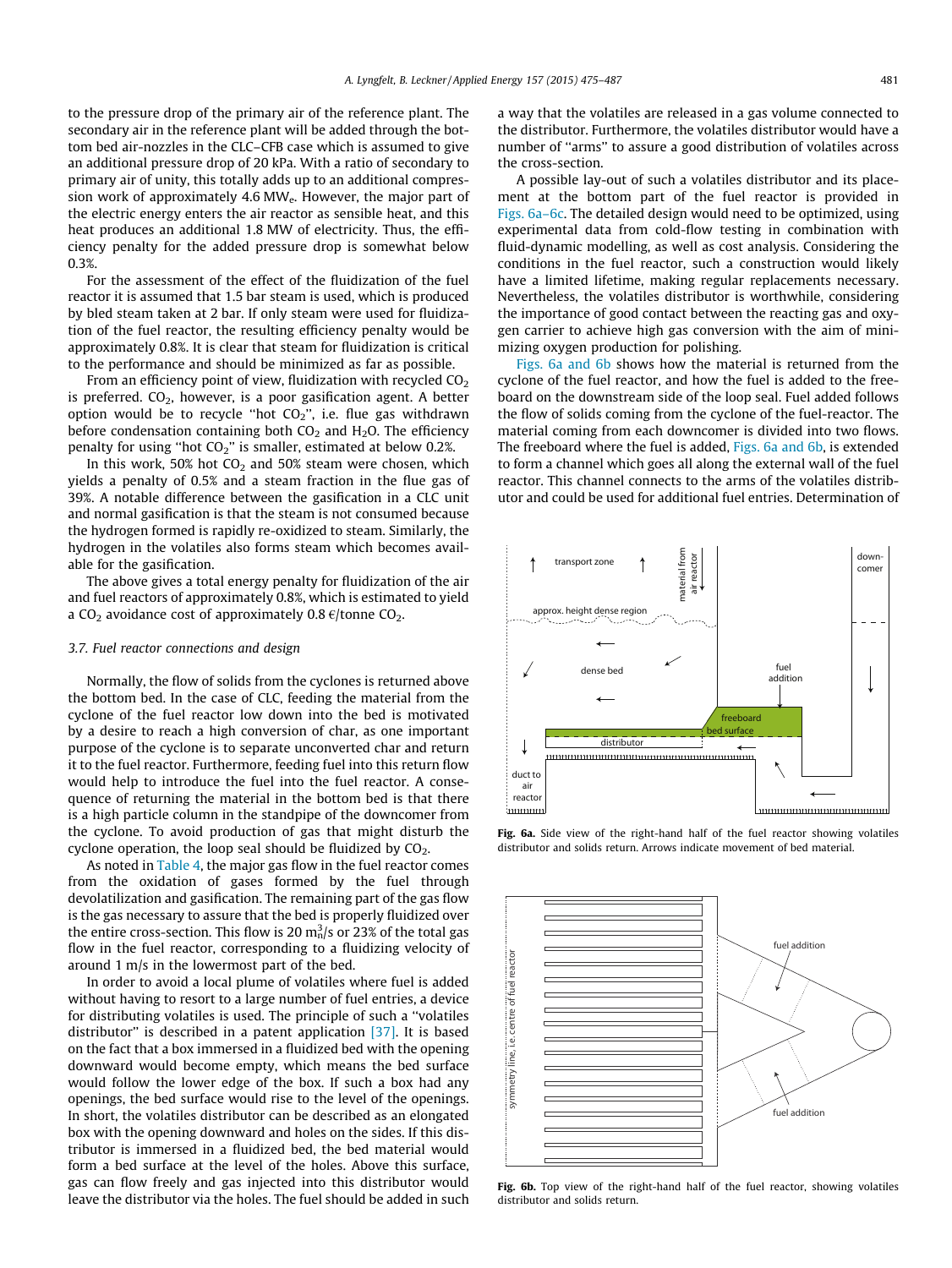<span id="page-7-0"></span>

Fig. 6c. Other side view showing cross-sections of the arms of the volatiles distributor and solids return to the air reactor.

the optimal locations and number of fuel inlets into the freeboard connected to the distributor requires detailed studies.

Most of the gas going through the fuel reactor is generated in the bed. Assuming that the fuel char has similar distribution versus height as the bed material and that the volatiles are all released from the volatiles distributor, it is possible to estimate the gas flow versus height, Fig. 7. The gas velocity is low in the bottom part and increases linearly in the dense zone, except at the level of the volatiles distributor where the velocity increases stepwise.

The volatiles distributor would be made from expensive hightemperature steel, e.g. 253MA, and would need to withstand the forces of a fluidized bed. A thickness of 20 mm is assumed which translates to approximately 21 tonnes of steel. It is assumed that a large number of legs is needed to keep the structure stable, resulting in 30 tonnes of steel in total. An assumed price of 2000  $\epsilon$ /tonne together with a life of only one year gives a material cost of 60,000  $\epsilon$ , or 0.03  $\epsilon$ /tonne of CO<sub>2</sub>. This cost is small and omitted in the calculations below.



Fig. 7. Gas velocity in fuel reactor versus height.

There are several ways of organizing an exchange of oxygen carrier between air and fuel reactors, as is obvious from the smaller CLC pilots. Here, it is assumed that the material flows from the two air reactors, see [Fig. 5](#page-4-0), are conveyed to the fuel reactor via the cyclones of the air reactors and enter the fuel reactor above the denser bottom zone. As there are four cyclones, the material enters at two locations on each external wall, for instance above the entries of the recycled material. The flows of solids coming from the air reactors are much greater than those from the cyclones of the fuel reactor. In order to achieve a reasonably good residencetime distribution, the oxygen carrier is removed from the fuel reactor at a point far away from the inlet, at the bottom of the centre line. From here, the material is transferred to the air reactor via a loop-seal that directly connects the air and fuel reactors, using the same principle as in the Vienna 100 kW CLC [\[38\]](#page-12-0).

The air and fuel reactors operate with significantly different bed heights, see Section [3.3,](#page-3-0) and such a connection means that the bottom of the air reactor should be elevated compared to the fuel reactor by a little more than 2 m.

## 3.8. Heat transfer surfaces

In order to assess the effect of the increased temperature in the air reactor on the heat exchanger area, a wall temperature of 400 $\degree$ C is assumed. It is assumed that radiation dominates. The radiative heat transfer is proportional to the temperature difference between the bulk particles,  $T_1$ , and the wall,  $T_2$ , and the effective heat transfer coefficient,  $\alpha$ 

$$
\frac{r}{A} = \alpha (T_1 - T_2) \tag{1}
$$

where  $\alpha$  is

P

$$
\alpha = \eta \varepsilon_{\text{res}} \sigma (T_1 + T_2)(T_1^2 + T_2^2) \tag{2}
$$

where  $\sigma$  is Stefan-Bolzmann's constant,  $\varepsilon_{res}$  is the resulting emissivity and  $\eta$  is the radiative efficiency to account for the particle wall layer. The effect of increased temperature difference, for a temperature increase from 850 °C in the CFB to 1020 °C in the CLC–CFB, is an increase in the radiative heat transfer of 87% corresponding to a reduction in heat transfer surface of 46%. The result is not very sensitive to the assumption of wall temperature, and assuming 300 or 500  $\degree$ C instead would only change the heat transfer surface by a few per cent. Thus, we assume a reduction in heat transfer surface of 45–50%.

In the convection pass, the radiative heat transfer is minute and gas convection dominates. Therefore, any effects on the heat transfer in the convection pass are neglected here.

We assume that the reduction in heat transfer area is 990  $m<sup>2</sup>$ and the specific cost is 3300 $\epsilon/m^2$ , providing a cost reduction of 0.17  $\varepsilon$ /tonne of CO<sub>2</sub> using the costing data in Table 10

## 3.9. Cost of fuel reactor and post-oxidation chamber

[Fig. 5](#page-4-0) shows that the fuel reactor replaces part of the reference CFB. Nevertheless the walls of the fuel reactor are associated with an added cost, since the walls need to be well insulated and do not contribute to the heat transfer. For internal walls with a thickness of lining of 100 mm, a cost of 900  $\varepsilon/m^2$  is assumed, giving a total cost of 0.7 M€.

Table 10 Basis for cost difference calculations.

| Yearly depreciation               | 10%    |
|-----------------------------------|--------|
| Yearly full-load operational time | 6000 h |
| $CO2$ capture                     | 98%    |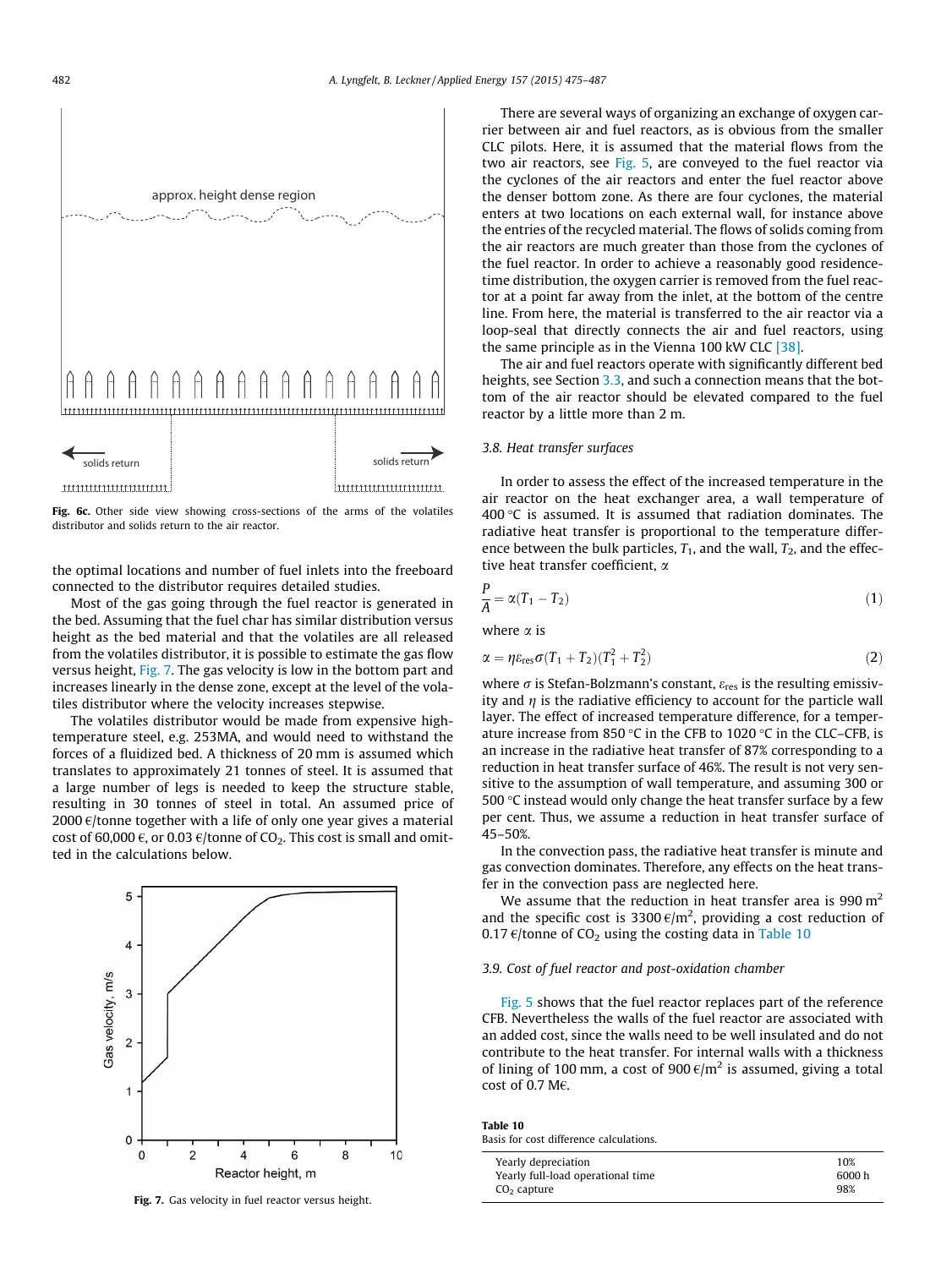The oxygen for post-combustion, i.e. oxy-polishing, can be added to the cyclone outlet pipe to take advantage of mixing the gas into the swirl. The gas then enters an adiabatic duct, assumed to have a volume of 200  $m<sup>3</sup>$  to be sufficient for complete combustion, corresponding to a residence time of 0.5 s. With a duct diameter of 4 m, the length of each of the two ducts from the two cyclones of the fuel reactor is 8 m. The wall area becomes  $250$  m<sup>2</sup>. Assuming similar length of the ducts and a residence time of one second, the diameter would increase to 5.6 m and the area would increase by  $130 \text{ m}^2$ .

The total external insulated area, including the external walls of fuel reactor, ducts, cyclones, and post-oxidation chamber, becomes 2447 m<sup>2</sup>. The cost of a 400 mm insulated wall is assumed to be 1500  $\epsilon$ /m<sup>2</sup> giving a cost of 3.7 M€. The most uncertain cost is that of the area of the post-oxidation chamber. A doubling of the residence time in this chamber, however, increases the total surface by less than 10%.

The total added cost of insulation of the fuel reactor, ducts and post-oxidation chamber, with the costing data of [Table 10,](#page-7-0) is 0.22  $\varepsilon$ /tonne of CO<sub>2</sub>.

In this cost, all walls/surfaces of the fuel reactor as well as cyclones, ducts and post-oxidation chambers are included. However, all of these surfaces are not added costs in reality, as some of these costs relate to cyclones and ducts already available in the reference CFB. Thus, the number is conservative and implies some overestimation.

In total, the change in boiler cost, including added insulated walls and reduced heat transfer surfaces, amounts to around 0.05  $\epsilon$ /tonne of CO<sub>2</sub>.

Another approach to assess costs related to the boiler is to assume relative cost changes. In this case, we make the alternate assumption that the modifications and adaptations of the boiler for CLC give a significant overall cost increase that has not been captured by the estimations performed in this study, and that these costs correspond to a boiler cost increase of 15%. Furthermore, we assume that the investment cost of the reference plant is 1200  $\varepsilon$ /kW<sub>e</sub>, and that the boiler island constitutes 25% of this cost. Using the costing data in [Table 10](#page-7-0), we find that the assumption of a 15% increase in boiler cost corresponds to a  $CO<sub>2</sub>$ capture cost of 2.3  $\epsilon$ /tonne of CO<sub>2</sub>.

# 4. Ash removal

The separation of ash and oxygen carrier in the mixed effluents from the boiler is a key issue. In normal CFBs, an important part of the ash consists of larger particles leaving as bottom ash, although most ash comes out as fly-ash. An important difference between the two cases, however, is the size of the fuel used in CFBs, typically 1–6 mm, while in the CLC–CFB case, the particle size needs to be much smaller. Assuming that pulverized fuel is used, the fuel particles have a  $d_{50}$  of around 60  $\mu$ m. Then the ash particles formed will be even smaller, considerably smaller than the oxygen carrier particles, and leave the process as fly-ash. Nevertheless, some regeneration of the bed material may be needed to avoid ash accumulation.

Most fuel ash leaves the system from the fuel reactor. In particular, a loss of oxygen-carrier material from the cyclones of both air and fuel reactors can be expected, not only fine particles from attrition, but also larger particles desirable for recovery and recycling. These particles are separated from the gas flow by filters together with the ash particles. The larger gas flows from the air reactor could be assumed to contain mainly oxygen-carrier particles that could be recycled. The gas flows from the fuel reactor, however, also contain fuel ash and char not burned in the post-oxidation chamber. Perhaps it would be worthwhile to separate these oxygen

carrier particles from the ash by magnetic separation to reduce the loss of oxygen carrier. Oxygen carrier materials like ilmenite, iron ores and manganese ores could be expected to be sufficiently magnetic for such separation.

It is possible that ash compounds interact with the oxygen carrier causing slow aging. This is dependent on the ash characteristics and may have implications for the selection of fuel.

#### 5. Additional costs

#### 5.1. Fuel grinding

The CLC process uses a smaller fuel size than normal fluidizedbed combustion of coal. The coal size will be the result of an optimization based on the following factors:

- Larger fuel particles reduce the loss of char fines elutriated with the exit gas and lower the oxygen needed for oxy-polishing.
- Larger fuel particles reduce the power need for grinding.
- Smaller fuel particles reduce the loss of char fines to the air reactor, which improves the  $CO<sub>2</sub>$  capture.
- Smaller fuel particles result in smaller ash particles, which are more easily elutriated giving more fly-ash and less bottom ash. This fact facilitates the overall separation of ash and oxygen carrier, leading to a longer life for the oxygen carrier.

The milling of the fuel is assumed to consume 10 kWh/tonne fuel, or 1 MW, and thus reduces the efficiency by 0.1%, which corresponds to a cost of around 0.1  $\epsilon$ /tonne CO<sub>2</sub>. The added cost for milling equipment is uncertain but is assumed to be 0.1  $\epsilon$ /tonne CO<sub>2</sub>, giving a total of 0.2  $\epsilon$ /tonne CO<sub>2</sub>.

#### 5.2. Loss of unconverted char

It is assumed that any char lost from the fuel reactor is burned in the post-oxidation chamber. Lost char then adds to the oxygen demand.

#### 5.3. Reduced flue gas loss

The lower air ratio for CLC is estimated to increase the overall efficiency by 0.5%, giving a negative cost of  $-0.5 \frac{\epsilon}{\tan 20}$ .

## 6. Expected performance

#### 6.1. Fuel conversion

The fuel conversion in the 100 kW unit is compromised by a significant loss of elutriated char leaving the system via the cyclone. However, the cyclone efficiency of the 100 kW unit is poor, probably because of the significant pressure fluctuations caused by the slugging of the bed, and a full-scale cyclone operated under normal conditions could be assumed to have better separation. Furthermore, the large-scale fuel-reactor is approximately ten times higher, which significantly increases the time for a char particle to travel from the bottom to the top of the reactor. If we combine this with a significantly improved cyclone efficiency, the actual residence time of a char particle before it is lost from the cyclone, increases by orders of magnitude. Consequently, the loss of unconverted char is dramatically reduced in a full-scale unit as compared to the 100 kW pilot. Lastly, unconverted char may burn in the post-oxidation chamber or be captured in filters and returned to the fuel reactor. At this stage, it is difficult estimate the fuel conversion in the full-scale plant, but it is assumed to be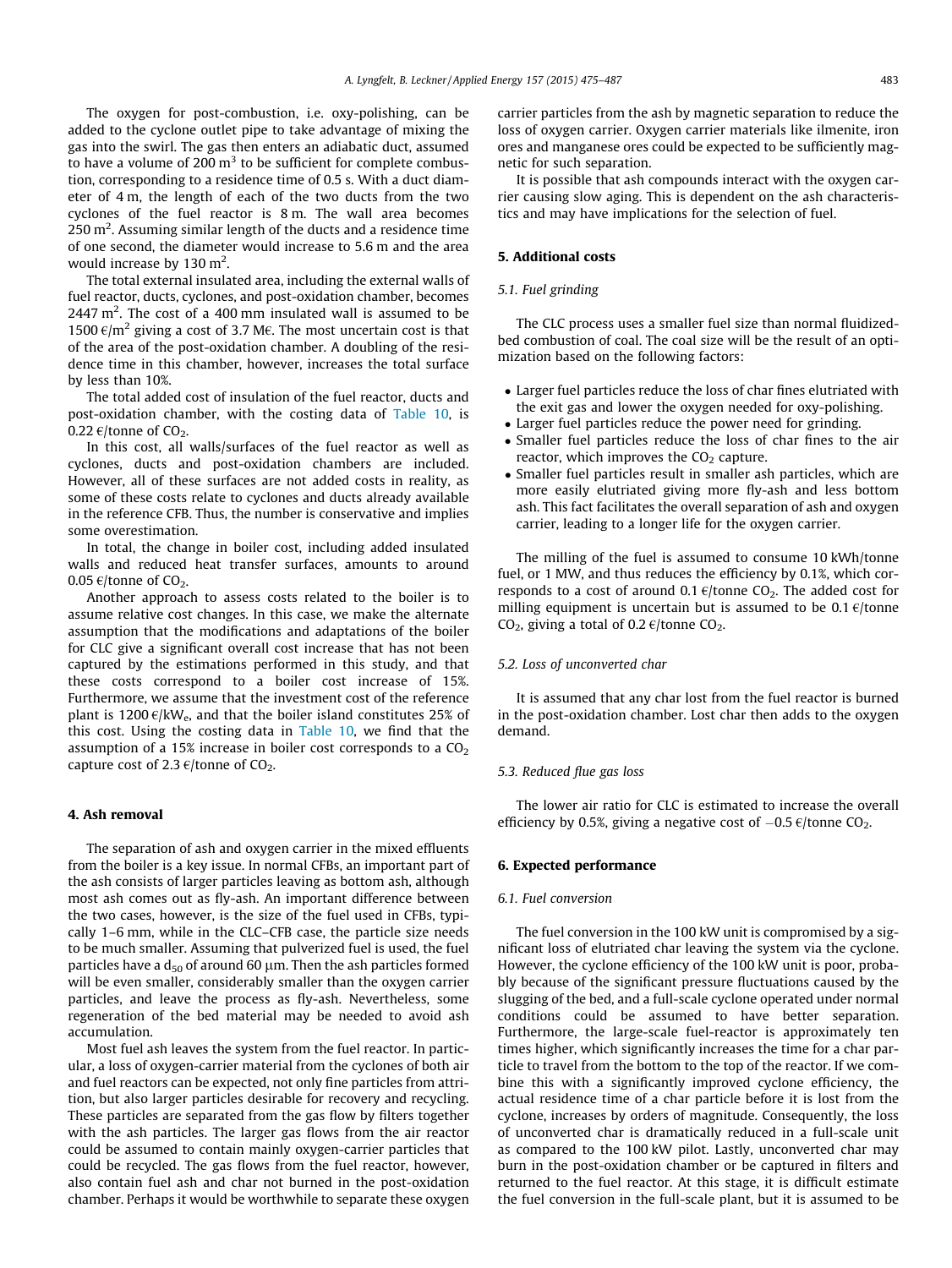97% in the fuel reactor and 100% in total, i.e. all char lost burns in the post-oxidation chamber.

An option might be to design the post-oxidation chamber as a secondary cyclone, both separating char particles and increasing their residence time, as well as contributing to gas mixing.

#### 6.2. Gas conversion

The analytical model previously used for the 100 kW unit [\[34\]](#page-12-0) yields a gas conversion of 93–94% for the 1000 MW CLC–CFB employing the same data for ilmenite reactivity, composition of volatiles and factors describing the imperfect contact between gas and solids. This is a significantly higher conversion than in the 100 kW unit, where it is 84% at best. The improvement is partly caused by the assumption of higher char conversion,  $\eta_F$  = 97%, and by a slightly larger bed mass per  $MW_{th}$ , but the most important difference is the much lower dilution of the gas flow by the fluidizing gas. In the 100 kW unit, the gas is diluted with higher additional gas flows for fluidization, as well as by the gas flows from the loop seals and the fuel feed system.

The results from the 100 kW unit were obtained with ilmenite and bituminous coal; a significantly higher gas conversion is attained in operation with manganese ore or low-volatile fuels.

Furthermore, it is clear that the 100 kW unit operates in the slugging mode, which is a consequence of the scale: a small riser diameter and a high bed inevitably lead to slug formation resulting in poor contact between gas and solids. In the model, the contact factor for the volatile conversion used is 0.15, which means that the model assumes that only 15% of the solids are in contact with the gas. Slugging would not occur in a full-scale unit, and, besides, the fluidization velocity would be much higher. Therefore, the gas contact is probably better and the gas conversion is further improved.

#### 6.3. Oxygen need

From the model results suggesting a gas conversion of 93–94%, we assume an oxygen demand for the gas of 7%; to this we add the need for oxygen demand for char burn-up, yielding a total oxygen demand of 10%. This number is uncertain as there are many factors that may influence the oxygen need, but in view of the likely improvements from adding manganese ore, it is expected that the total oxygen demand should be in the range 5–15%.

### 6.4.  $CO<sub>2</sub>$  capture

The 100 kW unit includes a carbon stripper and is able to reach a CO<sub>2</sub> capture of 98%. The 1000 MW $_{\rm th}$  unit does not have a similar dedicated carbon stripper; Because the exit of the bed material at the bottom of the bed is more than 5 m from the fuel feed location, the fuel reactor itself will work as a carbon stripper. The transport distance will provide some time both for conversion and stripping of char particles, the latter separation mechanism caused by char fines moving upwards with the gas flow. Consequently, it is assumed that a similar  $CO<sub>2</sub>$  capture, i.e. 98%, can be reached for the 1000 M $W_{th}$  unit without an actual carbon stripper.

If further enhanced separation is needed, it is possible to extend the connection between fuel and air reactors downwards. This option would involve some minor additional costs for insulated walls and steam of higher pressure for the fluidization of this part.

## 7. Oxygen carrier cost

Because of the uncertainties in the lifetime of the oxygen carriers in actual operation, the selection and cost of the oxygen carrier

#### Table 11

Examples of  $CO<sub>2</sub>$  capture costs related to oxygen carrier materials.

|                                                       | Ilmenite | Manganese ore |  |
|-------------------------------------------------------|----------|---------------|--|
| SE, tonne/ $MWh_{th}$                                 | 0.334    | 0.334         |  |
| SI, tonne/ $MW_{th}$                                  | 0.75     | 0.75          |  |
| $\eta_{\text{CO}_2}$                                  | 98%      | 98%           |  |
| τ. h                                                  | 200      | 100           |  |
| $C_{\Omega C}$ , $\epsilon$ /tonne oxygen carrier     | 175      | 225           |  |
| CCC <sub>oc</sub> , $\epsilon$ /tonne CO <sub>2</sub> | 2.0      | 5             |  |

are very important. Clearly, low-cost natural minerals or waste materials are advantageous. While the price of ores, metals and oxides vary from year to year, current prices are in the range 200–250  $\epsilon$ /ton for manganese ore, around 150–200  $\epsilon$ /ton for ilmenite and even lower for iron ore.

The cost of oxygen carrier adds to the  $CO<sub>2</sub>$  capture cost. The cost for the oxygen carrier can be expressed as the cost per tonne of  $CO<sub>2</sub>$ captured and is given by

$$
CCC_{OC} = \frac{C_{OC} \cdot SI}{SE \cdot \eta_{CO_2} \cdot \tau}
$$
 (3)

where  $CCC_{OC}$  is the Cost of  $CO<sub>2</sub>$  Capture caused by the Oxygen Carrier in  $\epsilon$ /tonne CO<sub>2</sub> captured, C<sub>OC</sub> is an estimated cost of oxygen carrier in  $\epsilon$ /tonne, SI is the solids inventory in ton/MW<sub>th</sub>, SE is the specific emission of the fuel in tonne  $CO<sub>2</sub>/MWh<sub>th</sub>$  and  $\tau$  is the average lifetime of the oxygen carrier. A pilot operation using ilmenite suggested a life of 600–700 h [\[21\]](#page-12-0) based on the production of fines. This lifetime estimation does not consider any interaction with ash, and a more realistic lifetime is probably 100–300 h. With ilmenite and assuming a lifetime of 200 h, the cost is  $2 \frac{\epsilon}{t}$  tonne CO<sub>2</sub>, Table 11. Consequently, a lifetime of 100–300 h yields a cost range of 1.3-4  $\varepsilon$ /tonne CO<sub>2</sub>.

For manganese ore, a shorter lifetime based on present limited experiences is assumed, leading to a higher estimated cost for manganese ore of around  $5 \text{ }\epsilon$ /tonne CO<sub>2</sub>.

#### 8. Compression and oxygen production

The compression of carbon dioxide involves costs for equipment and operation as well as a significant energy penalty of around 3%. The energy penalty is defined as the reduction in percentage units of the overall efficiency of a power plant, for instance from 43% to 40%. Such a compression is needed for all  $CO<sub>2</sub>$  capture processes, and the cost and energy penalty for compression is normally estimated to be much lower than that of the actual capture, i.e. attaining a stream of  $CO<sub>2</sub>$  ready for compression. A cost of 10  $\varepsilon$ /tonne of CO<sub>2</sub> is assumed for compression, including the costs of the energy penalty and gas treatment.

The boiler costs differ from that of a conventional boiler despite the many similarities to the reference CFB case. While the air reactor is very similar to a CFB, the major difference is the added cost of the adiabatic fuel reactor and its post-oxidation chamber. However, an estimation of these added costs indicates that the change in cost is minor, cf. Section [3.9](#page-7-0).

In view of the many similarities to oxyfuel combustion, we can make a comparison to this process. It is assumed that oxyfuel combustion has a total cost of 50  $\epsilon$ /tonne of CO<sub>2</sub>, which involves CO<sub>2</sub> compression, 10  $\varepsilon$ /tonne, and air separation, 40  $\varepsilon$ /tonne. Downstream treatment, e.g.  $SO_2$  and  $NO_x$  removal and  $CO_2$  purification is included in the compression cost. The added costs for the downstream treatment are assumed to be moderate because conventional  $SO_2/NO_x$  removal can be avoided and the removal of  $SO_2/NO_x$  in a much smaller gas stream and at a higher concentration can be expected to be less costly. Compression and air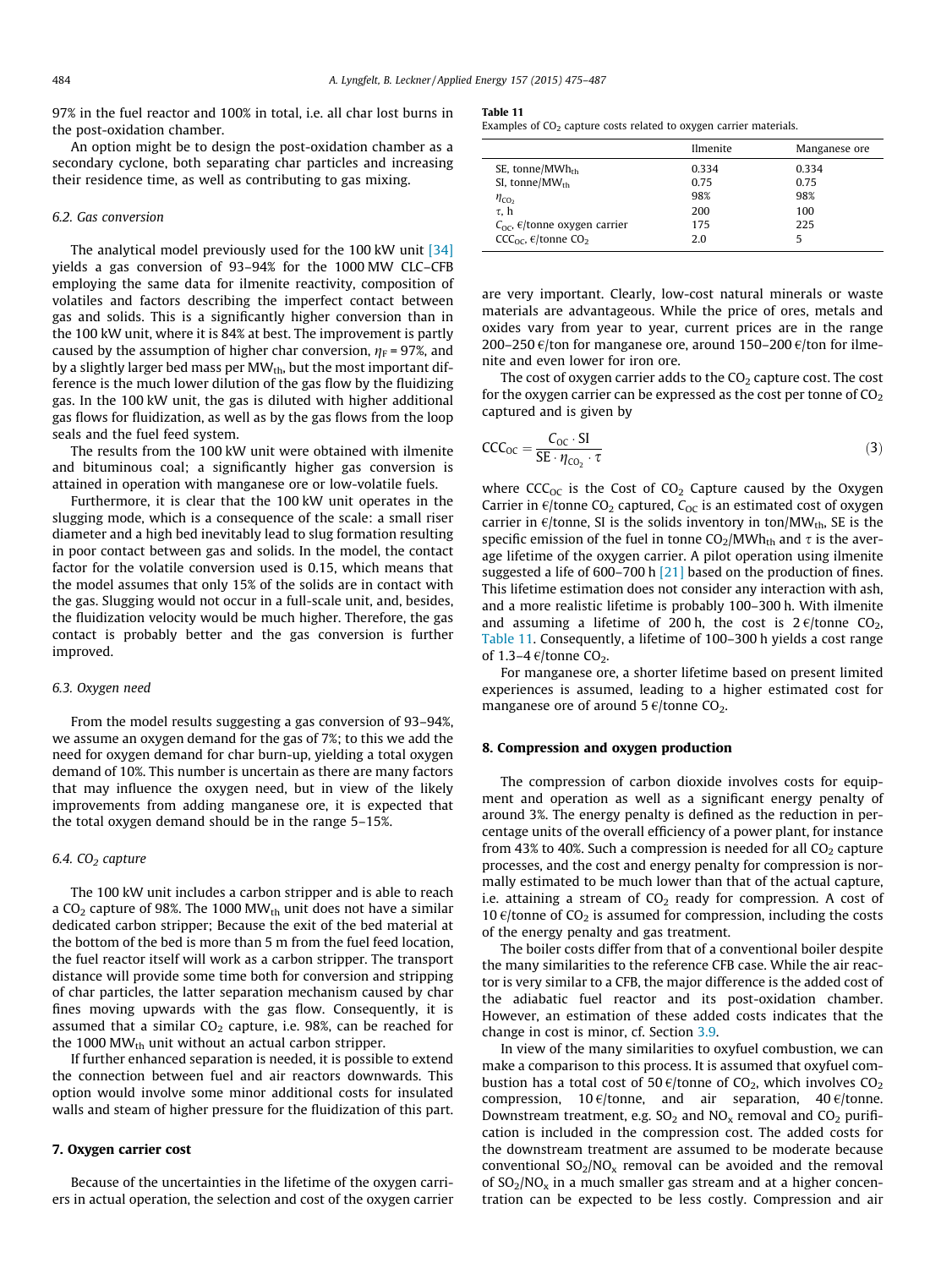separation both have significant energy penalties, which means that these costs include larger power plant investment and operating costs, such as fuel, per unit of electricity produced.

In the CLC–CFB case, it was estimated that the amount of oxygen needed for oxy-polishing is 5–15% of the total oxygen requirement. The specific cost of air separation is higher because of smaller flows. Using the assumption above for oxyfuel but assuming that the air separation cost is proportional to the amount of oxygen raised by a power of 0.8 to express the scale effect, a cost of air separation of  $4-9 \epsilon$ /tonne is obtained, i.e. a reduction by 77–90% compared to oxyfuel.

Downstream treatment involves removal of  $SO_2$ ,  $NO_x$ , argon, fuel-N2, excess oxygen and air from ingress. CLC–CFB differs from the oxyfuel case in some respects. Firstly, the argon to be separated is an order of magnitude smaller, as much less oxygen is used for the oxy-polishing. Secondly, the gas flow from an oxyfuel boiler, before  $CO<sub>2</sub>$  recycling, is much larger than the flow from the fuel reactor. This might make it easier to avoid air ingress. Presently, it is not clear whether CLC–CFB yields more or less  $NO<sub>x</sub>$  as compared to oxy-fuel combustion. On the whole, however, it is likely that the costs of  $CO<sub>2</sub>$  purification are similar or somewhat lower as compared to oxy-fuel.

## 9. Total costs

The total estimated added costs and energy penalties for a CFB– CLC are provided in Table 12.

In summary, it is clear that the main costs are  $CO<sub>2</sub>$  compression including gas treatment and oxygen production for the oxy-polishing. Both of these costs are also being investigated in connection with other  $CO<sub>2</sub>$  capture technologies, oxyfuel combustion in particular. The focus in this study is on the costs directly related to chemical-looping, as it was not the purpose to investigate the costs of compression and oxygen production, and therefore they are only assumed. Nevertheless, these two costs are the main part of the total costs. The analysis is transparent and allows for corrections of the costs presented and any numbers can be improved as more detailed and accurate information becomes available.

The cost relations between oxygen carrier and oxy-polishing are helpful in the selection of oxygen carrier materials, as they can be used to estimate whether a more reactive and more expensive oxygen carrier might result in lower costs.

#### 10. Discussion

## 10.1. The high bed in the fuel reactor

The bed in the fuel reactor is much higher than what is normal practice in CFB boilers. However, above a certain amount, the bed inventory in tall reactors is not decisive for the overall behaviour of the solids. With respect to solids inventory Hu et al. [\[39\]](#page-12-0) have shown that in tall risers, in their case 38 and 54 m, the particle flow

#### Table 12

Estimated added costs for CFB–CLC.

| Type of cost                     | Estimation.<br>$\epsilon$ /tonne CO <sub>2</sub> | Range,<br>$\epsilon$ /tonne CO <sub>2</sub> | Efficiency<br>penalty, % |
|----------------------------------|--------------------------------------------------|---------------------------------------------|--------------------------|
| $CO2$ compression                | 10                                               | 10                                          | 3                        |
| Oxy-polishing                    | 6.5                                              | $4 - 9$                                     | 0.5                      |
| Boiler cost                      |                                                  | $0.1 - 2.3$                                 |                          |
| Oxygen carrier                   | 2                                                | $1.3 - 4$                                   |                          |
| Steam and hot $CO2$ fluidization | 0.8                                              | 0.8                                         | 0.8                      |
| Coal grinding                    | 0.2                                              | 02                                          | 0.1                      |
| Lower air ratio                  | $-0.5$                                           | $-0.5$                                      | $-0.5$                   |
| Total                            | 20                                               | $15.9 - 25.8$                               | 3.9                      |

saturates if the solids inventory is high enough, which is definitely fulfilled in the present case and does not change with additional inventory. Even though the local behaviour of the flow, particularly in the lower part of the reactor, is affected by the solids inventory, the overall performance including the resulting solids flow is not affected, provided that the bed is not starved. A criterion for a (non-slugging) reactor not to be starved is that a bottom bed remains, while the fluidization velocity is above the transport velocity, which is the case in all risers concerned here. Of course, as has been pointed out above, circulation of solids is influenced by fluidization velocity and particle properties.

## 10.2. A clean air-reactor gas

There will be a small loss of char from the fuel reactor to the air reactor, which is converted to  $CO<sub>2</sub>$  in the air reactor. Furthermore, nitrogen and sulphur present in this char form minute amounts of  $SO<sub>2</sub>$  and NO. Only a small amount of fuel ash is expected to reach the air reactor. Consequently, the gas in the air reactor will be comparatively clean, with concentrations of combustible products being almost two orders of magnitude lower than in conventional flue gas. This situation is in contrast to a CFB boiler having not only much higher concentrations of  $CO_2$ ,  $H_2O$ ,  $SO_2$  and  $NO_x$  compounds, but also local releases of volatiles containing reducing and reactive gaseous compounds like  $H_2$  and  $H_2S$ . The absence of such compounds and the low concentration of water vapour could be an advantage for the corrosion resistance of the heat exchanger surfaces.

## 10.3. Control of solids circulation

It is crucial that the plant is designed to make the needed circulation possible. But it is also necessary to have some option to control the global circulation: a CLC power plant must not be built without any option to control global circulation as this is a key parameter for reaching the desired operating conditions. Too low a circulation would lower the temperature of the fuel reactor and too high a circulation will compromise the desired residence time of the solids in the fuel reactor, thus lowering carbon capture. Therefore, some options to control circulation are briefly mentioned:

- The main option in normal operation is to control the particle size. As noted above, the circulation is sensitive to particle size. However, the control of particle size involves the streams of solids entering and exiting the system, and can be expected to respond slowly to corrective measures. Options for controlling the circulation should also involve measures with more immediate response.
- One way to rapidly increase circulation would be to raise the gas velocity in the air reactor by the addition of recycled oxygen-depleted air in the form of secondary air.
- Another possibility is to design the unit with some excess circulation, but without sending the full flow to the fuel reactor. This can be done by diverting a part of the circulation flow back to the air reactor using controllable loop-seals with double exits [\[40\]](#page-12-0).

#### 10.4. Part load operation

The possibility to operate a power plant at partial load is important and expected to become even more important with increasing production of power from wind and solar energy. As this will inevitably become a key issue in the design of future power plants, it will be briefly discussed here.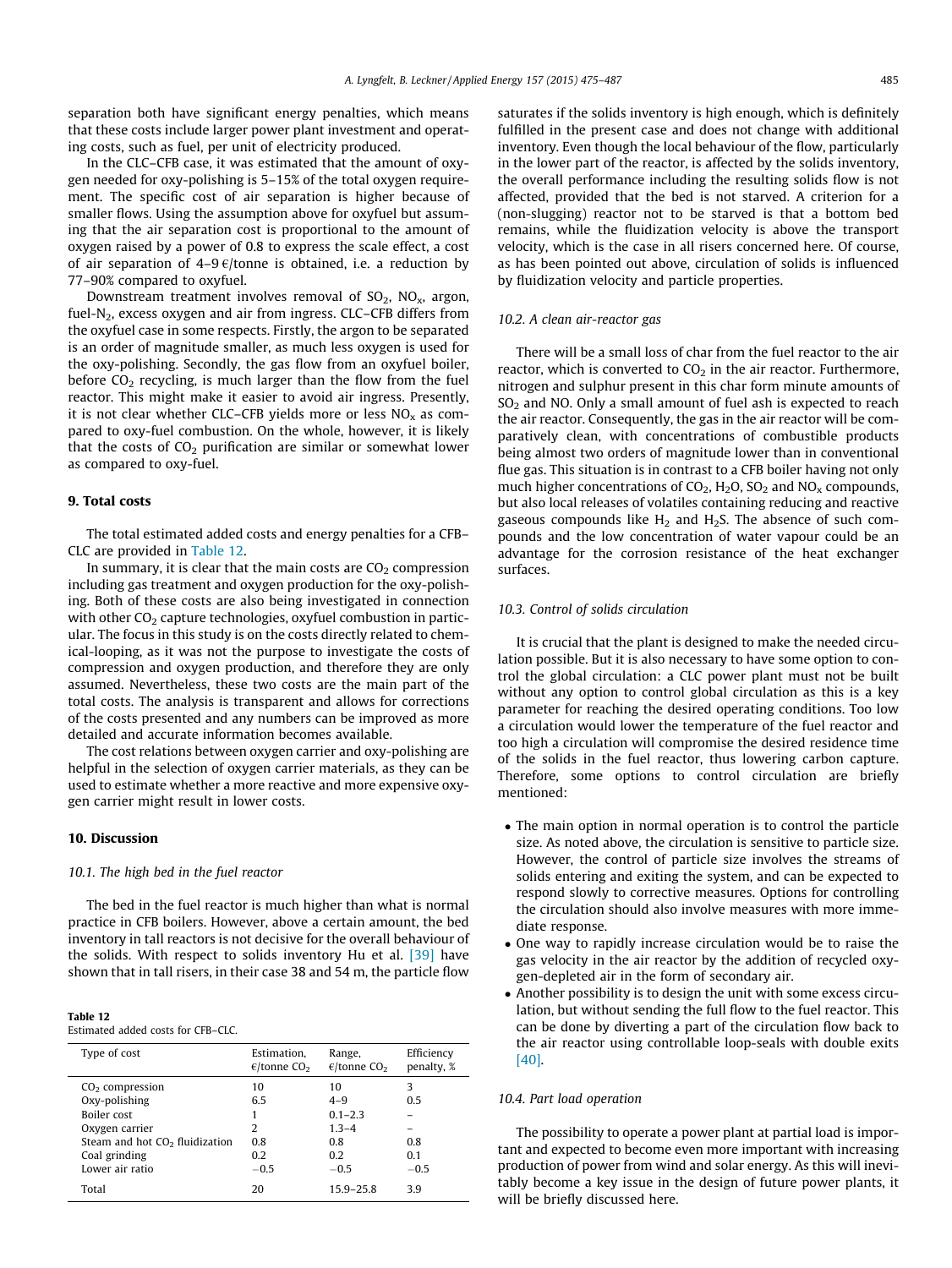In chemical-looping combustion it is impossible to significantly reduce the gas velocity in the air reactor, because that would stop the solids circulation. However, there are two ways to vary the load, either through a separate system for solids circulation, which is independent of the air flow to the air reactor, or by partitioning of the air reactor.

In the design proposed, there are two air reactors, opening up the possibility of switching between a load of 100% and 50%. One air reactor can be defluidized while the other is operated normally. The consequence for the fuel reactor is a lowered gas velocity and a doubled solids residence time. In general, longer gas and solids residence time is beneficial for the conversion of gas and char. However, the reduction in gas velocity would significantly reduce the solids circulation passing through the cyclone of the fuel reactor, which might lead to difficulties with the flow in the downcomer and loop seal, particularly if the fraction of char fines were to become dominant.

One option would be to inject recycled "hot  $CO_2^{\sim}$ . Assuming a temperature of 235  $\degree$ C, and an addition large enough to give the same velocity as at full load, the heat balance of the fuel reactor would be significantly altered. This change in heat balance means that the global circulation needs to be increased by 53%, or that the temperature difference between the air and fuel reactor increases from 50 to 77  $\degree$ C. The best alternative would probably be a combination of (i) having lower velocity but adding sufficient hot  $CO<sub>2</sub>$  to give adequate operation, (ii) some increase in the global circulation, (iii) accepting a somewhat lower fuel reactor temperature. With respect to (ii) there are some options for circulation control as discussed in the previous section.

#### 10.5. Risks in upscaling

The greatest barrier to the development of CLC–CFB technology is that it does not make sense in the small or intermediate scale. Also, with the climate issue becoming more pressing, it is important to move quickly towards a larger scale, possibly by an intermediate step of  $30-100$  MW<sub>th</sub>. Consequently, the gradual increase in boiler size typical of the development of CFB technology over the past 30 years would need to be made in larger steps during the development of CLC–CFB technology, which evidently involves risks. However, the similarities and experiences of CFB technology is an advantage in the development of the CLC–CFB technology. Technology risks and possible mitigations are summarised below.

- Inadequate performance of the oxygen carrier. A number of low-cost oxygen-carriers can be to used, including ilmenites, manganese ores and iron ores. For these materials, there is a large market with many possible suppliers. Operation in smaller pilots indicates that these materials are sufficiently reactive. However, aging of materials might be an issue with the consequence of higher oxygen carrier costs.
- Inadequate solids circulation. If operational measures like reduced particle size are not sufficient or possible, it might be necessary to add dedicated circulation risers. These risers would be adiabatic with cyclones leading the solids to the fuel reactor. They would be small in comparison to the fuel reactor and, consequently, the added cost should be moderate.
- Difficulties with a high solids inventory in the fuel reactor. The high bed proposed in this study is clearly beyond the present technical experience. A worst-case scenario is that the formation of large bubbles results in poor gas–solids contact and large pressure fluctuations that produce technical difficulties. A consequence might be that the solids inventory needs to be reduced, which would mean lower gas conversion and solids residence time, i.e. higher loss of char to air reactor. Lower gas

conversion means higher costs for oxygen production. A higher loss of char to air reactor can be addressed by the milling of fuel to finer sizes and by extending the height of the loop seal leading material from the fuel reactor to the air reactor in order to increase the residence time. A likely consequence of lowering the solids inventory in the fuel reactor is that the floor of the air reactor has to be lowered as the bed levels of the reactors are coupled via the lower loop seal.

- Difficulties with the volatiles distributor. The material cost of this device is low, so modifications should also be moderate in cost. However, this technology has not been tested and the worst-case scenario, although unlikely, is that it would be impossible to make it work. Consequently, bottom bed feeding of fuel distributed over a number of inlets would be needed to avoid excessive local concentration of the volatiles. Nevertheless, not having a volatiles distributor would lower the contact between gas and solids, which lowers gas conversion, resulting in higher costs for oxygen production. A good idea is to test the device first in a conventional boiler.
- Elutriation of char. Elutriation of char higher than expected would again increase the need for oxygen and may also lead to a loss of unburnt char if the conversion in the post-oxidation chamber is incomplete.
- Local agglomeration of bed particles. The CLC reactors operate at higher temperature than in the reference case, which could lead to risks of agglomeration depending on the sintering propensity of the fuel ash. Possible actions include change of fuel, higher exchange rate of bed material, change of oxygen carrier and lowered bed temperature. The bed temperature of the fuel reactor can be lowered by decreasing the circulation. Depending on the temperature decrease this will affect char gasification and to some extent the gas conversion. The consequence would be higher costs for oxygen production, and lowering the very high rate of  $CO<sub>2</sub>$  capture expected for this process.
- Mal-distribution over parallel cyclones. Studies of identical parallel cyclones indicate that mal-distribution over cyclones appears with gas streams of high solids loading, whereas distribution becomes stable with more dilute streams, [\[41\]](#page-12-0). Even with the higher loading needed for increased circulation, it is likely that the system is below the level where significant mal-distributions appear. The risk of mal-distribution can be avoided by splitting the air reactors in two by a wall. Thus there would be one air reactor for each air reactor cyclone. Such a solution could also be of interest to raise the options for part load operation.

The major risks identified involve modifications of moderate cost and/or reduced performance. There seems to be no ''killers'', and the only consequences would be somewhat increased costs for a technology expected to have uniquely low costs in comparison to other  $CO<sub>2</sub>$  capture technologies.

## 11. Conclusions

The design of a CLC–CFB plant is discussed with focus on the differences compared to CFB technology and what these differences mean with respect to costs. In addition to  $CO<sub>2</sub>$  compression, which is inevitable and common to all  $CO<sub>2</sub>$  capture technologies, important costs include air separation for oxy-polishing, oxygen carrier and fluidization of the fuel reactor. The cost for air separation could be low if gas conversion were high, and the cost of the oxygen carrier could be low if the life were high. The total  $CO<sub>2</sub>$  cost for capture is estimated to be 20  $\epsilon$ /tonne CO<sub>2</sub> avoided and within the range of 16–26  $€/$ tonne.